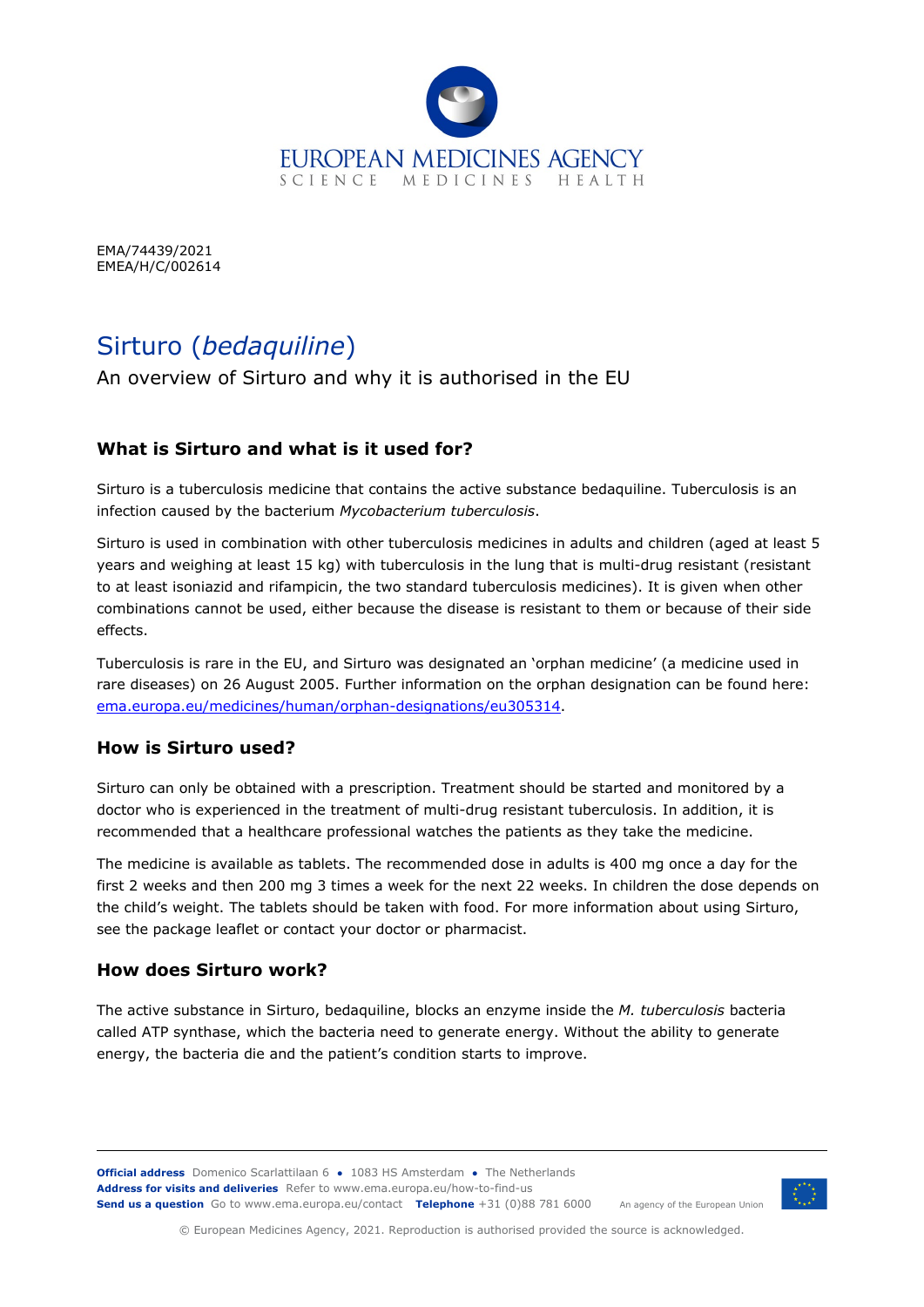## **What benefits of Sirturo have been shown in studies?**

In a main study in patients with multi-drug resistant tuberculosis affecting the lung, Sirturo was compared with placebo (a dummy treatment) when added to combination treatment with other standard tuberculosis medicines. The study showed that after 24 weeks, 79% of the patients given Sirturo (52 out of 66 patients) tested negative for the bacteria in the sputum (phlegm) compared with 58% of patients given placebo (38 out of 66 patients). The average time it took to clear the bacteria from the sputum was also shorter for patients in the Sirturo group than for those in the placebo group (83 days versus 125 days).

The way Sirturo is handled in the body in children has been shown to be the same as in adults; it is therefore also expected to be effective at treating tuberculosis in children.

#### **What are the risks associated with Sirturo?**

The most common side effects with Sirturo in adults (which may affect more than 1 in 10 people) are headache, dizziness, nausea (feeling sick), vomiting, and arthralgia (joint pain). Overall, the side effects in adolescents are similar to those in adults. Blood tests showing increased liver enzymes and other effects on the liver occur in about 1 in 3 younger children. For the full list of all side effects and restrictions, see the package leaflet.

#### **Why is Sirturo authorised in the EU?**

The main study showed that Sirturo increased the number of patients who tested negative for the tuberculosis bacteria and shortened the average time it took to clear the bacteria from the sputum. Furthermore, Sirturo was the first of a new class of medicines for which cross-resistance had not yet occurred. Cross-resistance is when bacteria resistant to one medicine are also resistant to a different medicine not used previously, which is often the case with multi-drug resistant tuberculosis.

The side effects in the Sirturo group in the main study were not markedly different from those in the placebo group, though there were higher levels of liver enzymes and some reports of alterations in the heart's electrical activity (known as prolonged QT interval). Also, a higher number of deaths was reported in the Sirturo group. Although an analysis did not conclude that Sirturo caused these deaths, the company will provide more information from a long-term follow-up study to address any concerns.

The European Medicines Agency concluded that Sirturo's benefits are greater than its risks and it can be authorised for use in the EU.

Sirturo has been given 'conditional authorisation'. This means that there is more evidence to come about the medicine, which the company is required to provide. Every year, the Agency will review any new information that becomes available and this overview will be updated as necessary.

## **What information is still awaited for Sirturo?**

Since Sirturo has been given conditional authorisation, the company that markets Sirturo will provide longer term safety data on the medicine.

#### **What measures are being taken to ensure the safe and effective use of Sirturo?**

Recommendations and precautions to be followed by healthcare professionals and patients for the safe and effective use of Sirturo have been included in the summary of product characteristics and the package leaflet.